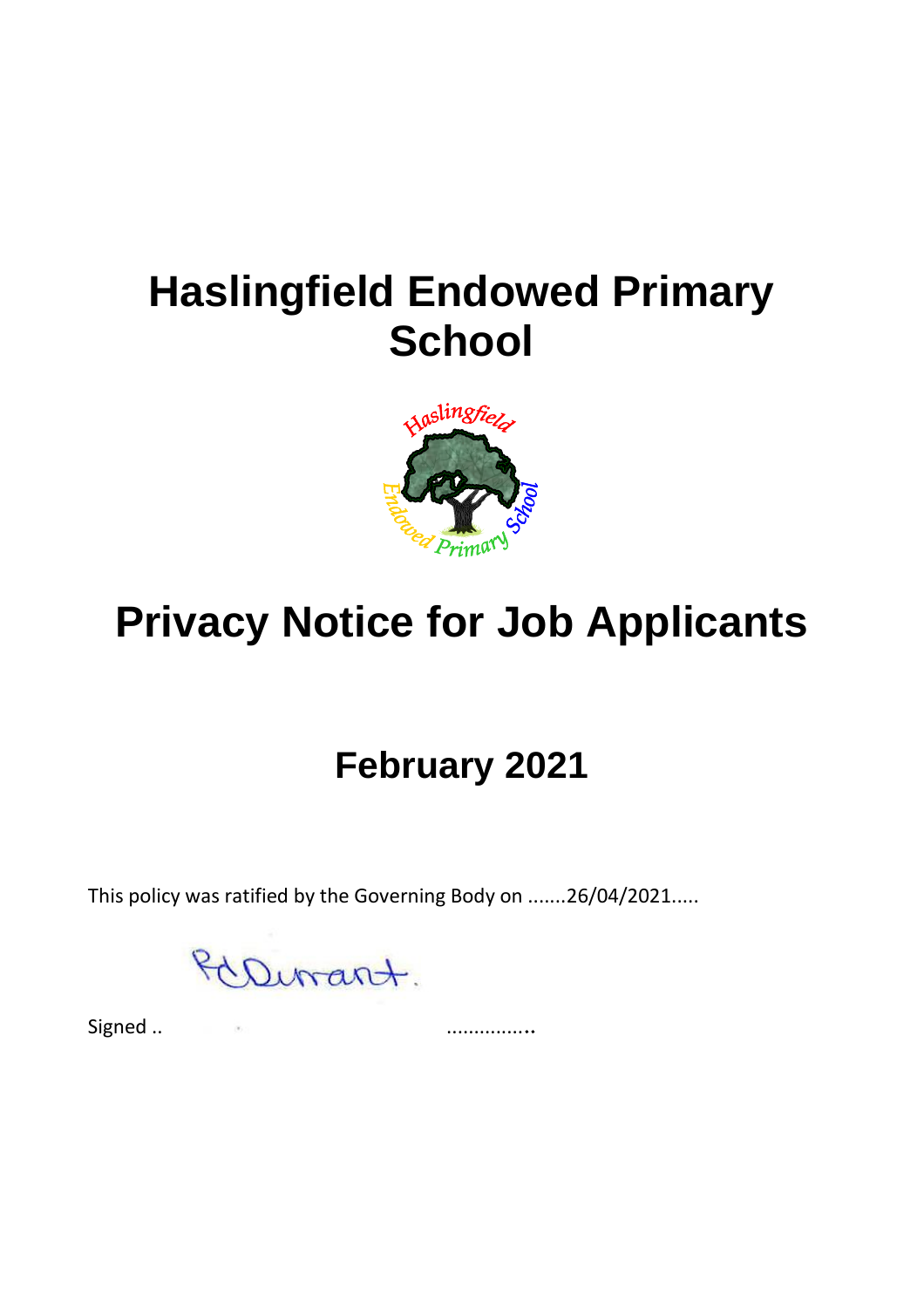### **Privacy Notice for Job Applicants:**

Under Data Protection Law, individuals have a right to be informed about how Haslingfield Endowed Primary School, High Street, Haslingfield Cambs CB23 8QT, uses any personal data held about them. We comply with this right by providing privacy notices to individuals where we are processing their personal data.

This privacy notice explains how we collect, store and use personal data about individuals applying for jobs at our school.

We, Haslingfield School are the 'Data Controller' for the purposes of Data Protection Law.

Our Data Protection Officer is [The ICT Service](https://theictservice.org.uk/service/gdpr-dpo-service/) (see 'Complaints' / 'Contact us' below).

Successful candidates should refer to our privacy notice for the **School Workforce** for information about how their personal data is collected, stored and used during their period of employment.

#### **The personal data we hold:**

We process data relating to those applying to work at, Haslingfield School. Personal data that we may collect, use, store and share (when appropriate) about you includes, but is not restricted to:

- Full name and address
- Contact details
- Copies of right to work documentation
- References
- Evidence of qualifications
- Employment records, including work history, job titles, training records and professional memberships

We may also collect, store and use information about you that falls into "special categories" of more sensitive personal data. This includes information about (where applicable):

- Race, ethnicity, religious beliefs, sexual orientation and political opinions
- Disability and access requirements

#### **Why we use this data:**

The purpose of processing this data is to aid the recruitment process by:

- Enabling us to establish relevant experience and qualifications.
- Facilitating safe recruitment, as part of our safeguarding obligations towards pupils.
- Enabling equalities monitoring.
- Ensuring that appropriate access arrangements can be provided for candidates that require them.

#### **Our lawful basis for using this data:**

We only collect and use personal information about you when the law allows us to. Most commonly, we use it where we need to:

• Comply with a legal obligation.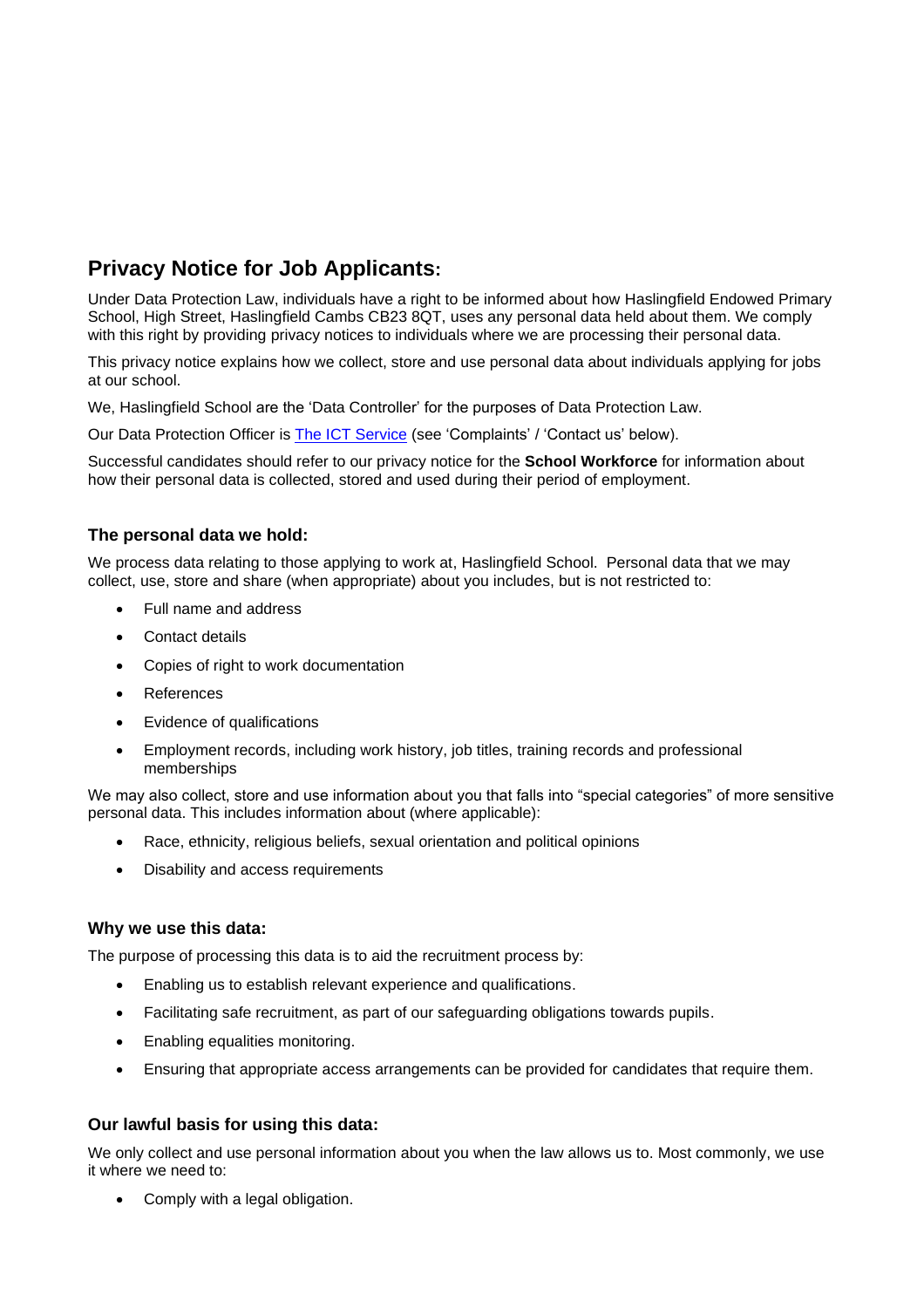• Carry out a task in the public interest.

Less commonly, we may also use personal information about you where:

- You have given us consent to use it in a certain way.
- We need to protect your vital interests (or someone else's interests).

Where you have provided us with consent to use your data, you may withdraw this consent at any time. We will make this clear when requesting your consent and explain how you go about withdrawing consent if you wish to do so.

Some of the reasons listed above for collecting and using personal information about you overlap, and there may be several grounds which justify the Trust's use of your data.

#### **Collecting this information**

While most of the information we collect from you is mandatory, there is some information that you can choose whether or not to provide to us.

Whenever we seek to collect information from you, we make it clear whether you must provide this information (and if so, what the possible consequences are of not complying), or whether you have a choice.

#### **How we store this data**

Personal data we collect as part of the job application process is stored in line with Haslingfield School's Data Protection and UK GDPR Policy.

We will retain, and dispose of, the personal data of all unsuccessful job applicants in accordance with the Retention Schedule set out in the Information and Record Management Society's Toolkit for Schools. For Maintained Schools this can be found [here.](http://irms.org.uk/?page=schoolstoolkit&terms=%22toolkit+and+schools%22)

#### **Data sharing:**

We do not share information about you with any third party without your consent unless the law and our policies allow us to do so.

Where it is legally required, or necessary (and it complies with data protection law), we may share personal information about you with:

- Our Local Authority to meet our legal obligations to share certain information with it, such as shortlists of candidates for a headteacher position.
- Suppliers and service providers to enable them to provide the service we have contracted them for, such as HR and recruitment support.
- Professional advisers and consultants.
- Employment and recruitment agencies.

#### **Transferring data internationally:**

Where we transfer personal data to a country or territory outside the United Kingdom, we will do so in accordance with Data Protection Law.

#### **Your rights**

#### **How to access the personal information we hold about you:**

Individuals have a right to make a 'subject access request' to gain access to personal information that the Trust holds about them.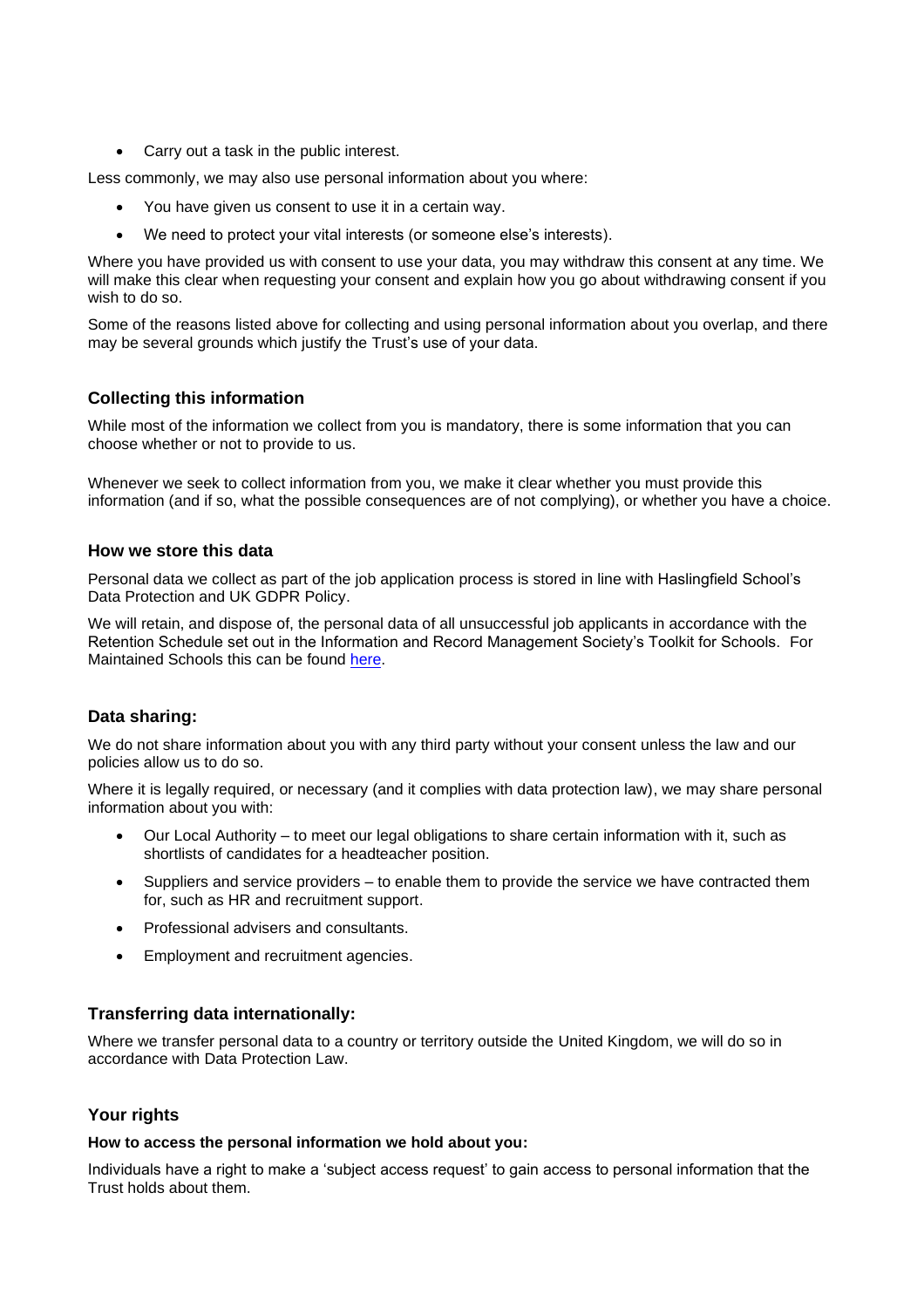If you make a subject access request, and if we do hold information about you, we will:

- Give you a description of it.
- Tell you why we are holding and processing it, and how long we will keep it for.
- Explain where we got it from, if not from you.
- Tell you who it has been, or will be, shared with.
- Let you know whether any automated decision-making is being applied to the data, and any consequences of this.
- Give you a copy of the information in an intelligible form.

You may also have a right for your personal information to be transmitted electronically to another organisation in certain circumstances.

If you would like to make a request, please contact the School Business Manager.

#### **Your other rights regarding your data:**

Under data protection law, individuals have certain rights regarding how their personal data is used and kept safe. You have the right to:

- Object to the use of your personal data if it would cause, or is causing, damage or distress.
- Prevent your data being used to send direct marketing.
- Object to the use of your personal data for decisions being taken by automated means (by a computer or machine, rather than a person).
- In certain circumstances, have inaccurate personal data corrected, deleted or destroyed, or restrict processing.
- Claim compensation for damages caused by a breach of the data protection regulations.

To exercise any of these rights, please contact the School Business Manager.

#### **Complaints:**

We take any complaints about our collection and use of personal information very seriously.

If you think that our collection or use of personal information is unfair, misleading or inappropriate, or have any other concern about our data processing, please raise this with us in the first instance.

To make a complaint, please contact the School Business Manager.

You can also contact our Data Protection Officer:

Donna Flynn at the ICT Service

Email: [dpo@theictservice.org.uk](mailto:dpo@theictservice.org.uk)

Tel: 0300 300 0000 option 1

Address: Speke House, 17 Compass Point Business Park, Stocks Bridge Way, St Ives, Cambs PE27 5JL Alternatively, you can make a complaint to the Information Commissioner's Office:

- Report a concern online at<https://ico.org.uk/concerns/>
- Call 0303 123 1113
- Or write to: Information Commissioner's Office, Wycliffe House, Water Lane, Wilmslow, Cheshire, SK9 5AF

#### **Contact us**